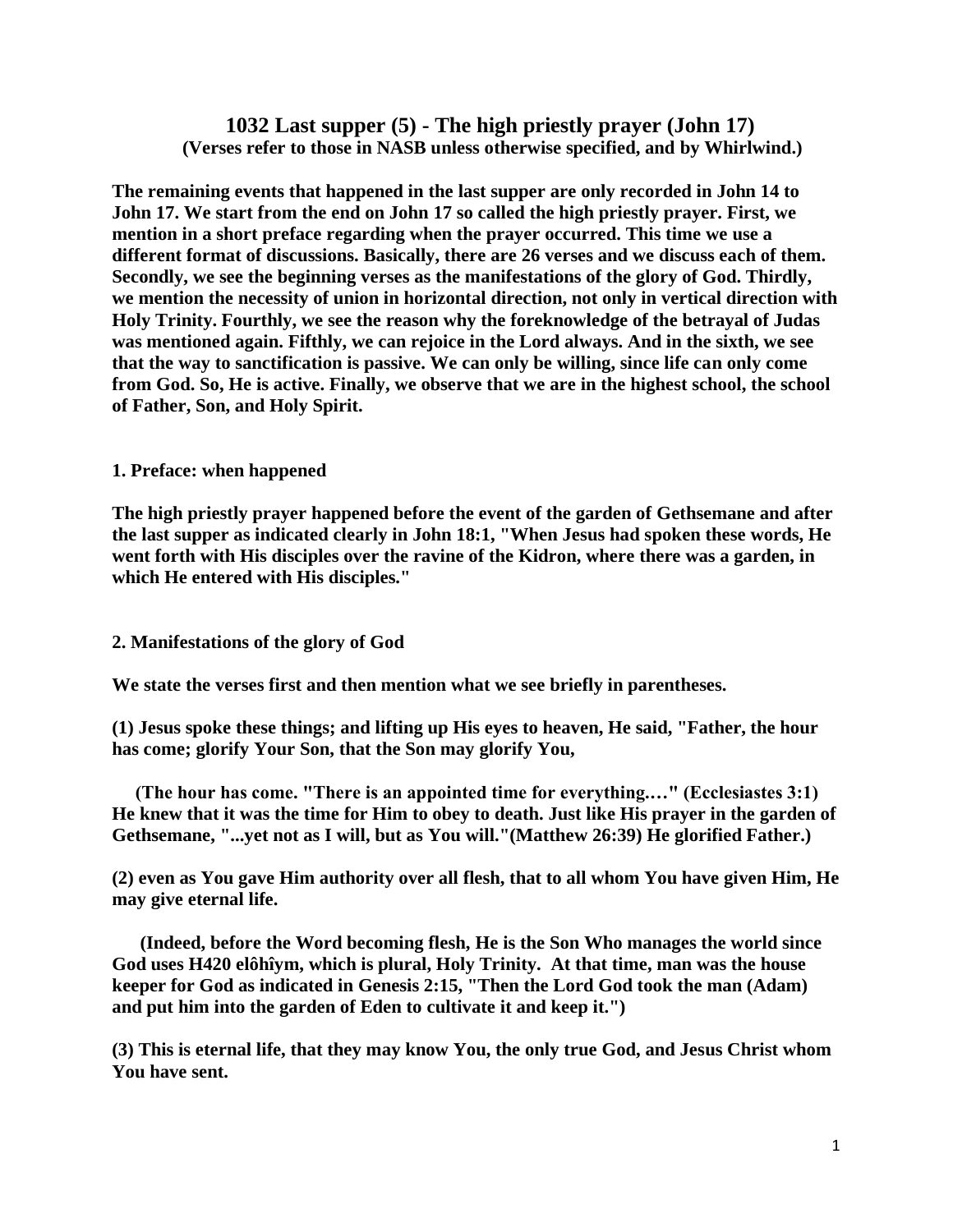**(This verse answers briefly the question what eternal life is.)**

**(4) I glorified You on the earth, having accomplished the work which You have given Me to do.**

 **(His whole life is without sin as stated in Hebrews 4:15. He never quench the Spirit, and obeyed to death since "...yet not as I will, but as You will."(Matthew 26:39) "For the wages of sin is death, . ."(Romans 6:23) He substituted us to die and died on the cross.)**

**(5) Now, Father, glorify Me together with Yourself, with the glory which I had with You before the world was.**

 **(Before the world, that is before the Time we know is created, He and Father have the same honor and glory. This is different from the time that the Word became flesh. At that time, there is an order. The Father sends the Son, and the Holy Spirit won't come if the Son doesn't go first. This is consistent with other verses. The following two paragraphs can be used as examples.)**

 **(In John 1:1-3, it says, "In the beginning was the Word, and the Word was with God, and the Word was God. He was in the beginning with God. All things came into being through Him, and apart from Him nothing came into being that has come into being.")**

 **(In Hebrews 1:2, it says, "in these last days has spoken to us in His Son, whom He appointed heir of all things, through whom also He made the world.")**

 **(Here, someone may ask when the last day starts? In 1 Peter 1:20 it is answered, "For He was foreknown before the foundation of the world, but has appeared in these last times for the sake of you." The important thing is not when it started, it is we know that we're in the middle of it and how we behave. It is not meant the day when Jesus comes again.)**

**(6) "I have manifested Your name to the men whom You gave Me out of the world; they were Yours and You gave them to Me, and they have kept Your word.**

 **(We can see John 17:12 consistently says, "While I was with them, I was keeping them in Your name which You have given Me; and I guarded them and not one of them perished but the son of perdition, so that the Scripture would be fulfilled." We talked about His long-time foreknowledge regarding Judas' betrayal and prayed all bight to make sure that it's the will of Spirit (God).)**

 **(Someone may ask if He had to do anything at all since He knew ahead "they were Yours and You gave them to Me." Let us use an example in the Old Testament to illustrate this point. We know that God prepared Isaac's wife Rebekah for him, and promised him to have offspring. Even so, it is recorded in Genesis 25:21, "Isaac prayed to the Lord on behalf of his wife, because she was barren; and the Lord answered him and Rebekah his wife conceived." So even having promises we still have to pray. In fact, we have to "pray without ceasing" as said in 1 Thessalonians 5:17.)**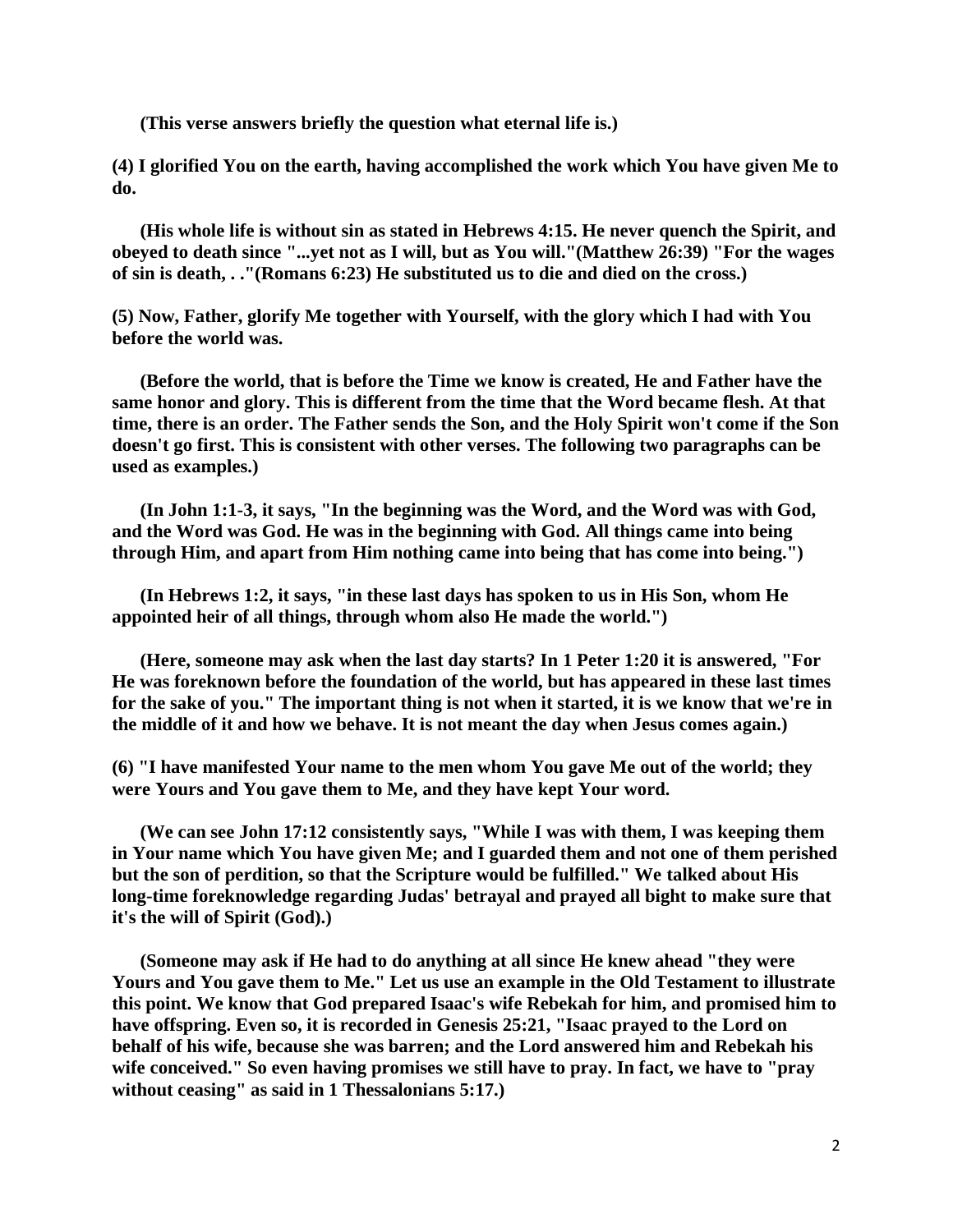**(7) Now they have come to know that everything You have given Me is from You;**

**(8) for the words which You gave Me I have given to them; and they received them and truly understood that I came forth from You, and they believed that You sent Me.**

 **(These two verses are pretty clear and are related to verse 6. Paul basically did the same as indicated in Acts 20:20, "how I did not shrink from declaring to you anything that was profitable, and teaching you publicly and from house to house." They did believe as indicated in John 6:68-69, "Simon Peter answered Him, "Lord, to whom shall we go? You have words of eternal life. We have believed and have come to know that You are the Holy One of God.""**

**(9) I ask on their behalf; I do not ask on behalf of the world, but of those whom You have given Me; for they are Yours;**

 **(He knew that they had given to Him, but He still prayed for them as a coworker of God just like the example we talked about with Isaac.)**

**(Indeed, the glory of God is manifested by His willingness to obey to death, even on the cross.)**

**3. The necessity of the horizontal union**

**(10) and all things that are Mine are Yours, and Yours are Mine; and I have been glorified in them.**

 **(Jesus and the Father are united vertically. One may ask why Jesus had been glorified in them? We can see that they can be feeble as indicated by the example when Jesus was nailed on the cross. The disciples were scattered around at that time, and John was the only man who came in front of the cross. But they tried their best to obey the words as said in verse 6.)**

**(11) I am no longer in the world; and yet they themselves are in the world, and I come to You. Holy Father, keep them in Your name, the name which You have given Me, that they may be one even as We are.**

 **(Thus, brothers and sisters are required to be united. If all of us can be conformed into the image of Jesus and united with Him we are automatically united since there is only one Jesus. This is not a theory but a reality. A reality we can achieve if we are willing to hand everything over into His hands. Although He has absolute authority, and life comes from Him, I believe that He will work on us for sure in this case.)**

**(For the period of Word becoming flesh, Father sent Son, and now Son is going to be back to Father. He prayed that they could be united the same way. We must be "being diligent**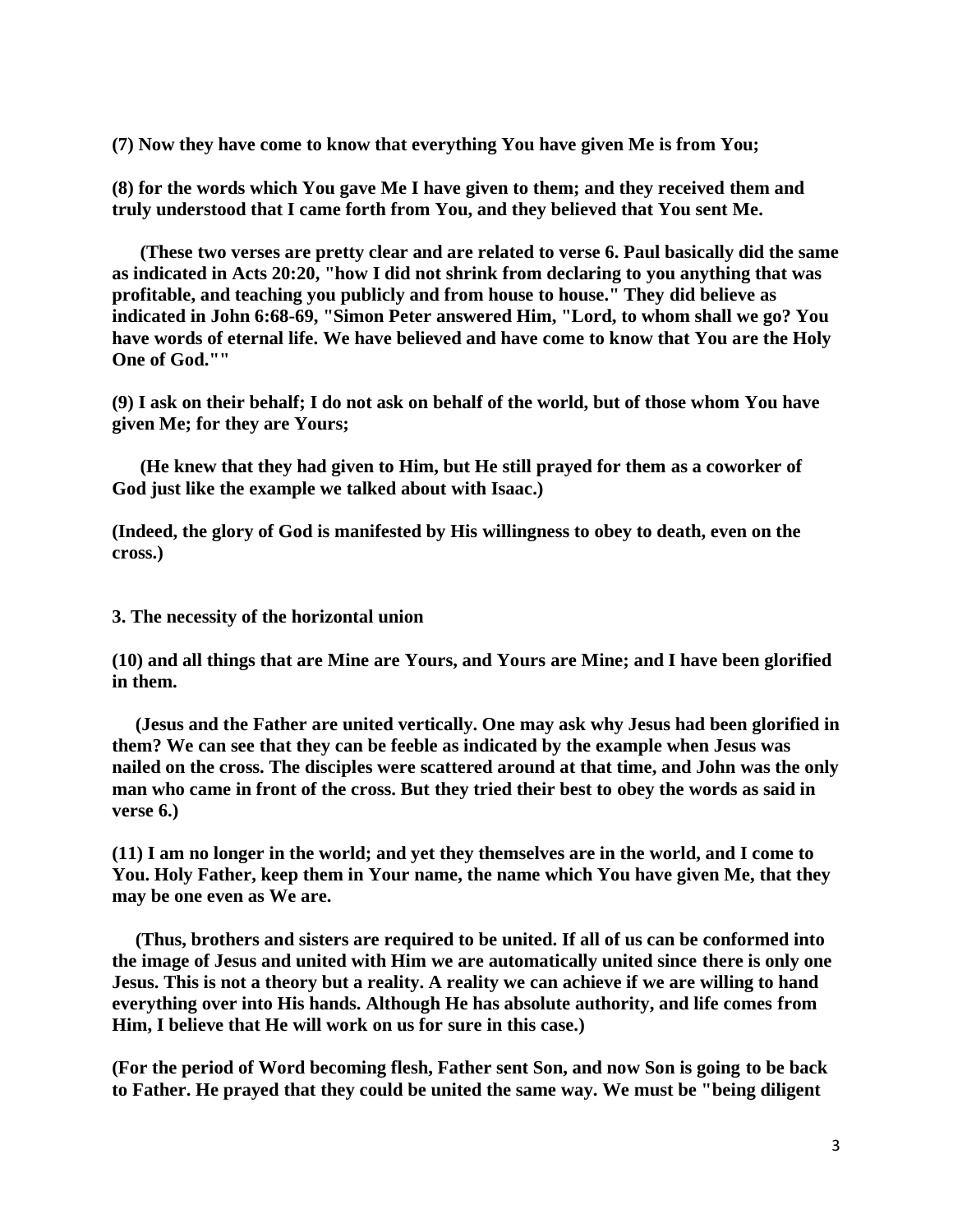**to preserve the unity of the Spirit in the bond of peace."(Ephesians 4:3) So we see that the unity has been given already.)**

 **(We should mention in passing the full armor of God in Ephesians 6:11-17 are all defensive weapons which enable us to stand firm, except the sword of Spirit. We need to follow the mead of Spirit, to use the sword wisely, which is the word of God.)**

### **4. Mentioned again the foreknowledge of Judas' betrayal**

**(12) While I was with them, I was keeping them in Your name which You have given Me; and I guarded them and not one of them perished but the son of perdition, so that the Scripture would be fulfilled.**

 **(We see why this foreknowledge was mentioned again. Although Judas' betrayal must happen, but it is really due to the breaches in the wall he left so that Satan could enter into him. And he made a choice correspondingly. This can be in the following verses.)**

 **(John 12:6: "Now he said this, not because he was concerned about the poor, but because he was a thief, and as he had the money box, he used to pilfer what was put into it." Luke 22:3-4: "And Satan entered into Judas who was called Iscariot, belonging to the number of the twelve. And he went away and discussed with the chief priests and officers how he might betray Him to them." Luke 22:47-48: "While He was still speaking, behold, a crowd came, and the one called Judas, one of the twelve, was preceding them; and he approached Jesus to kiss Him. But Jesus said to him, "Judas, are you betraying the Son of Man with a kiss?"" In particular, kissing is supposed to be the mark of love and he used it to betray Him.)**

 **(Jesus gave him plenty of chances to the extent to wash his feet in the last supper. But he was still stuck with wrong ideas. Not the Lord was the problem, but he had problems. Are we often in similar situations? It is the reason why we cannot follow the lead of Holy Spirit.)**

### **5. Rejoice in the Lord always**

**(13) But now I come to You; and these things I speak in the world so that they may have My joy made full in themselves.**

 **(In John 14:27, it says, "Peace I leave with you; My peace I give to you; not as the world gives do I give to you..." Both peace and joy are from God. Indeed, it says directly in Philippians 4:4, "Rejoice in the Lord always; again I will say, rejoice!" There are people saying that if you feel peace, it must from God. It is not true. We cannot substitute the leading of Holy Spirit by the feeling of peace. Remember that it says in 2 Corinthians 11:14-15 "No wonder, for even Satan disguises himself as an angel of light. Therefore it is not surprising if his servants also disguise themselves as servants of righteousness, ..." The**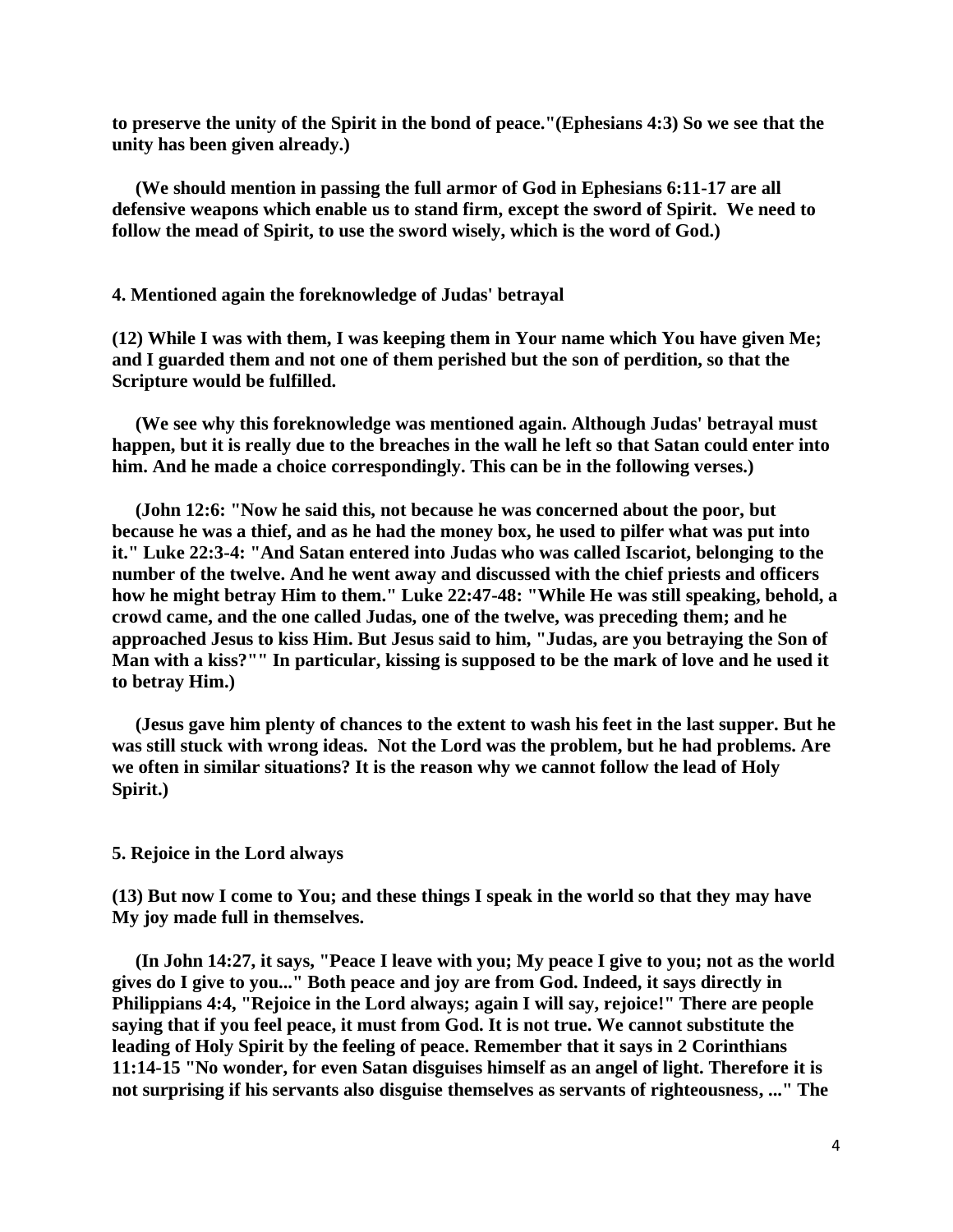**feeling of peace has to fulfill what the Bible says in its verses. I myself had such an experience. Maybe someday on the right time, I'll testify on this.)**

 **("These things I (Jesus) have spoken to you, so that in Me you may have peace. In the world you have tribulation, but take courage; I have overcome the world." (John 16:33) And "No temptation has overtaken you but such as is common to man; and God is faithful, who will not allow you to be tempted beyond what you are able, but with the temptation will provide the way of escape also, so that you will be able to endure it."(1 Corinthians 10:13) Other than Jesus, who can say such things?)**

**(14) I have given them Your word; and the world has hated them, because they are not of the world, even as I am not of the world.**

 **(It is said in John 1:4-11 "In Him was life, and the life was the Light of men. The Light shines in the darkness, and the darkness did not comprehend it. ...There was the true Light which, coming into the world, enlightens every man. He was in the world, and the world was made through Him, and the world did not know Him. He came to His own, and those who were His own did not receive Him." During about the three and a half years of His preaching He performed many miracles. Despite these, how many indeed believed Him? He himself was nailed on the cross. We want to emphasize one more time. It is us who have the problems. Having ears that can hear is really difficult. No wonder it was said in all seven churches, "He who has an ear, let him hear what the Spirit says to the churches.")**

**(15) I do not ask You to take them out of the world, but to keep them from the evil one.**

 **(The Lord prayer says, "And do not lead us into temptation, but deliver us from evil."(Matthew 6:13) Bible is consistent in this example.**

**(16) They are not of the world, even as I am not of the world.**

 **(The important fact is emphasized one more time. Christians have to be separated from the world, and walk the way to sanctification.)**

#### **6. The way to sanctification**

**(17) Sanctify them in the truth; Your word is truth.**

 **(Life comes from God as said in 1 Corinthians 3:6-7 "I planted, Apollos watered, but God was causing the growth. So then neither the one who plants nor the one who waters is anything, but God who causes the growth." Thus, we can only be passive and are willing. God is active. Sanctification is passive.)**

 **(If we are active, then we'll be as Romans 7:15 said, "For what I am doing, I do not understand; for I am not practicing what I would like to do, but I am doing the very thing I**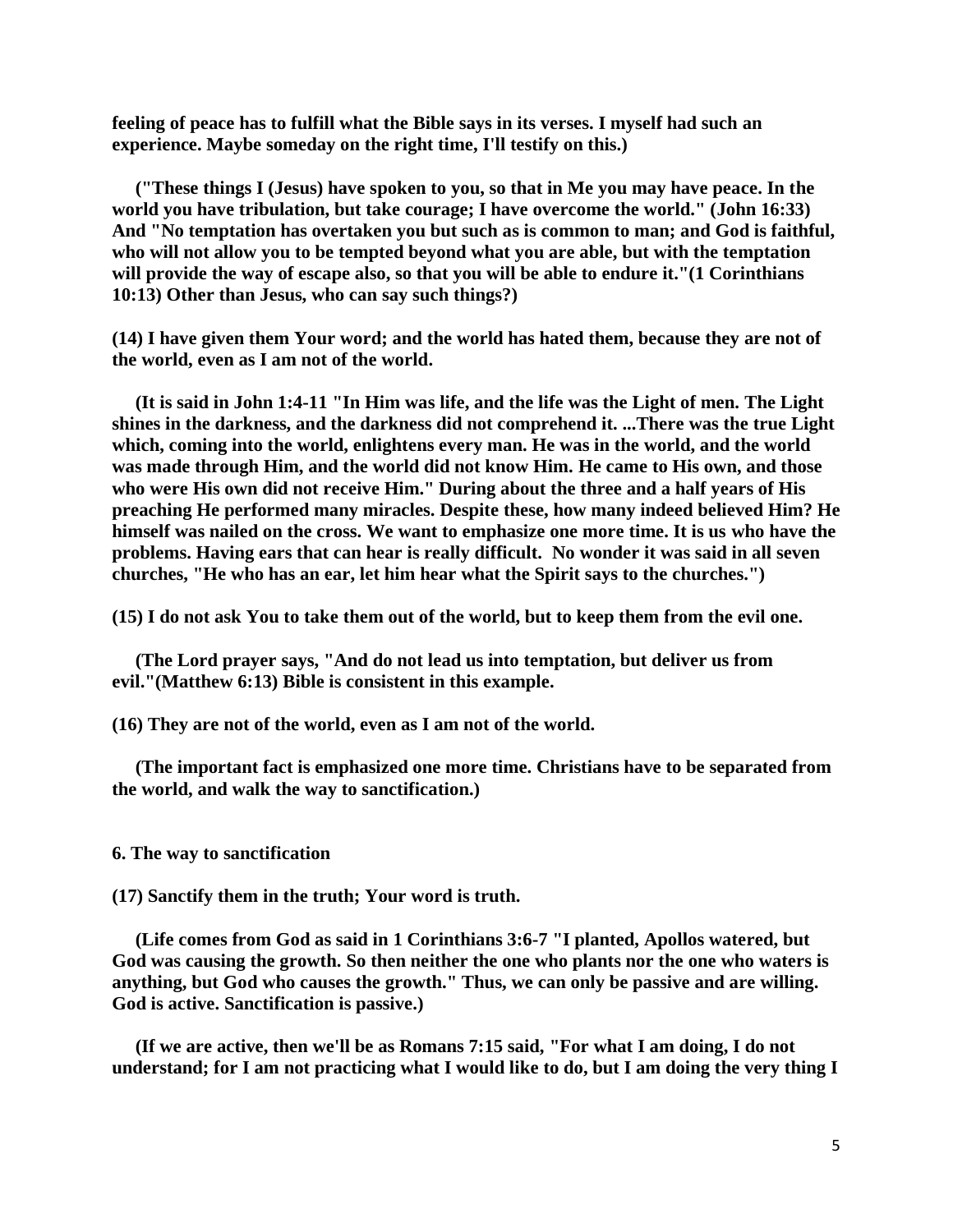**hate." And only abiding in Jesus, we can possibly achieve what Romans 8:2 says, "...the law of the Spirit of life in Christ Jesus has set you free from the law of sin and of death."**

**(18) As You sent Me into the world, I also have sent them into the world.**

 **(The Father sent his Son, and the Son sent His disciples to make them fishers of men. For example, it is just like what Peter did in the Pentecost described in Acts 2:40-41, "And with many other words he solemnly testified and kept on exhorting them, saying, "Be saved from this perverse generation!" So then, those who had received his word were baptized; and that day there were added about three thousand souls.")**

 **(This is the great mission: "And Jesus came up and spoke to them, saying, "All authority has been given to Me in heaven and on earth. Go therefore and make disciples of all the nations, baptizing them in the name of the Father and the Son and the Holy Spirit, teaching them to observe all that I commanded you; and lo, I am with you always, even to the end of the age."(Matthew 28:18-20) So, preaching the gospel is really the duty of Christians to achieve the great mission. Don't be like what I thought before, thinking that the purpose is only to convert unbelievers into believers. Now I know clearly that the goal is to make them disciples, and thus walk the way of sanctification.)**

**(19) For their sakes I sanctify Myself, that they themselves also may be sanctified in truth.**

 **(Jesus Himself set an example for us. We need to believe that God will make those knowing the truth sanctified. Don't distort the Bible as said in 2 Peter 3:16, "as also in all his letters, speaking in them of these things, in which are some things hard to understand, which the untaught and unstable distort, as they do also the rest of the Scriptures, to their own destruction." You must understand the truth. It s said clearly in John 8:31-32, "So Jesus was saying to those Jews who had believed Him, "If you continue in My word, then you are truly disciples of Mine; and you will know the truth, and the truth will make you free.""**

 **(Jesus Himself says: "You search the Scriptures because you think that in them you have eternal life; it is these that testify about Me; and you are unwilling to come to Me so that you may have life."(John 5:39-40) Therefore, the purpose of studying the Bible is to have life. When the Holy Trinity wants to give you life, we need an ear which can hear.)**

**7. The highest school: Father, Son, and Holy Spirit**

**We can see in Bible that we are in the highest school! All Father, Son, and Holy Spirit are working on us. Is there any higher school?**

**(20) "I do not ask on behalf of these alone, but for those also who believe in Me through their word;**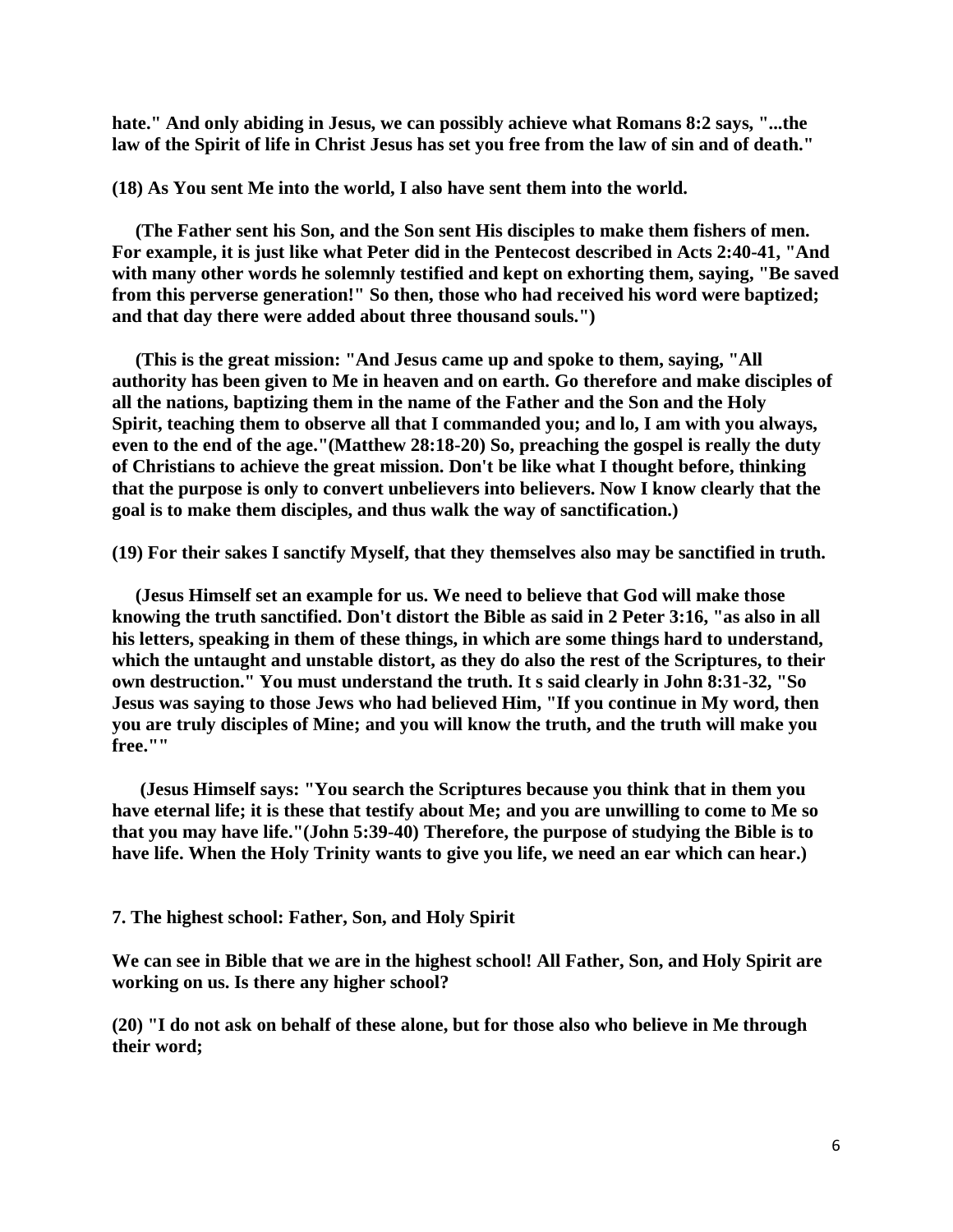**(Jesus prays for all believers, and all we need is "Do not quench the Spirit."(1 Thessalonians 5:19) We need to make sure what we encountered is from the Holy Spirit, since it is said in 2 Corinthians 11:14-15, "No wonder, for even Satan disguises himself as an angel of light. Therefore it is not surprising if his servants also disguise themselves as servants of righteousness, ..." We need to side with God every time, and believe that we'll know for sure if God wants us to know something. For example, when Paul saw the big light, he knew that it was from Jesus.)**

**(21) that they may all be one; even as You, Father, are in Me (Son) and I in You, that they also may be in Us, so that the world may believe that You sent Me.**

 **(There is a vertical union. Naturally, there's one in the horizontal direction.)**

**(22) The glory which You have given Me I have given to them, that they may be one, just as We are one;**

 **(We can see that the one is already given, and we need to so what described in Ephesians 4:3, "being diligent to preserve the unity of the Spirit in the bond of peace.")**

**(23) I in them and You in Me, that they may be perfected in unity, so that the world may know that You (Father) sent Me, and loved them, even as You have loved Me.**

 **(If we are indeed in faith, we'll not quench the Spirit, and walk the way to sanctification. As said in Romans 8:34, "...Christ Jesus is He who died, yes, rather who was raised, who is at the right hand of God, who also intercedes for us." Here, we see the involvement of the Father. They, Father Son, and Holy Spirit, never fail. If we abide in Jesus by faith, how can we in this highest school ever fail?)**

 **(This is the horizontal union: "By this all men will know that you are My disciples, if you have love for one another."(John 13:35) If we are in faith, we must have the action described in the Book of James. The faith is the origin, and the action is caused by faith. Don't upside down.)**

 **(In John 15:7-8 it says, "If you abide in Me, and My words abide in you, ask whatever you wish, and it will be done for you. My Father is glorified by this, that you bear much fruit, and so prove to be My disciples." We can see the necessary condition is to be one with Jesus. If we can be one with Jesus, whatever we pray is actually the same as what Jesus prays. How can such prayers not be granted? Talking about bearing much fruit, the deyit of Holy Spirit is singular. There is only one fruit with nine different characteristics described in Galatians 5:22-23 "But the fruit of the Spirit is love, joy, peace, patience, kindness, goodness, faithfulness, gentleness, self-control; ..." Sometimes, we need to study the meaning of the original language using tool books. Here, if we are not careful enough and think that the fruit is multiple, the interpretation can be quite different.**